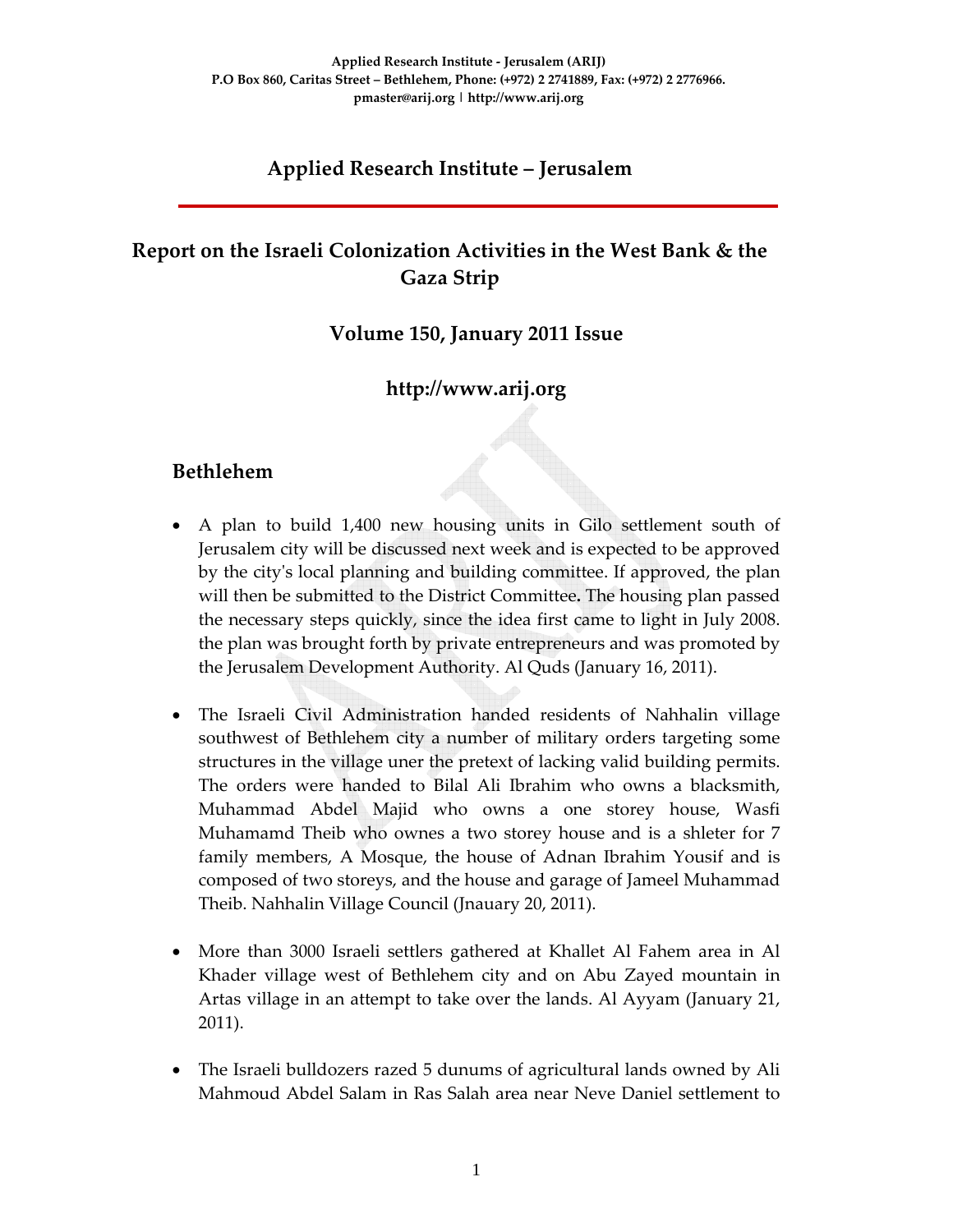expand the road leading to the settlement. The razing process also included the destruction of 20 Olive trees and tens of Grape and Olive trees. Wafa (January 24, 2011).

• Israeli settlers of Betar 'Illit settlement located southwest of Bethlehem city attacked resident Mustafa Abdel Qader Najajra while he was working in his land in Kherbit Ad Deir area which is close to the loation of the settlement. Al Ayyam (January 28, 2011).

## **Hebron**

- The Israeli settlers accompanied by Occupation forces hindered farmers of Yatta town from accessing their lands in Um Al 'Arayes area which are close to Mitzpe Ya'ir settlement east of Yatta town south of Hebron city under the pretext of being classified as "closed military areas". Wafa (January 2, 2011).
- The Israeli Civil Administration served residents of 'Ein 'Asi area in Halhul town southeast of Hebron city six militray orders to stop the construction at their structures under the pretext of lacking valid building permits due to their location in area "C". The structures are owend by Ghassan Ahmad Abu Yousif (two storey house), Faris Ahmad Abu Yusif (one storey house), Nadim Ahmad Abu Yusif (a house), Ismaʹil Abdel Hadi Abu Rayyan (two storey house), Abdullah Hussei Jaradat (three storey house) and Shaker Hussein Al ʹAraj (a wall). Al Quds (January 5, 2011).
- The Israeli Occupation soldiers manning Al Container checkpoint closed the checkpoint in the face of Palestinians for more than three hours. Al Quds (January 9, 2011).
- In Al Daqiqa village, southeast of the Hebron city, four Israeli bulldozers accompanied by 30 military vehicles entered the area and began taking down Al Daqiqa preparatory school (contained six classrooms) and 13 residential structures owned by Al Kaʹabna family under the pretext of being erected without permits. LRC & Maannews (January 12, 2011).
- Israeli Occupation troops raided the Al-Amir cement factory in the industrial zone south of Hebron. The troops raided the factory and searched it. They closed the road leading to it, preventing anyone from approaching. Maannews (January 14, 2011).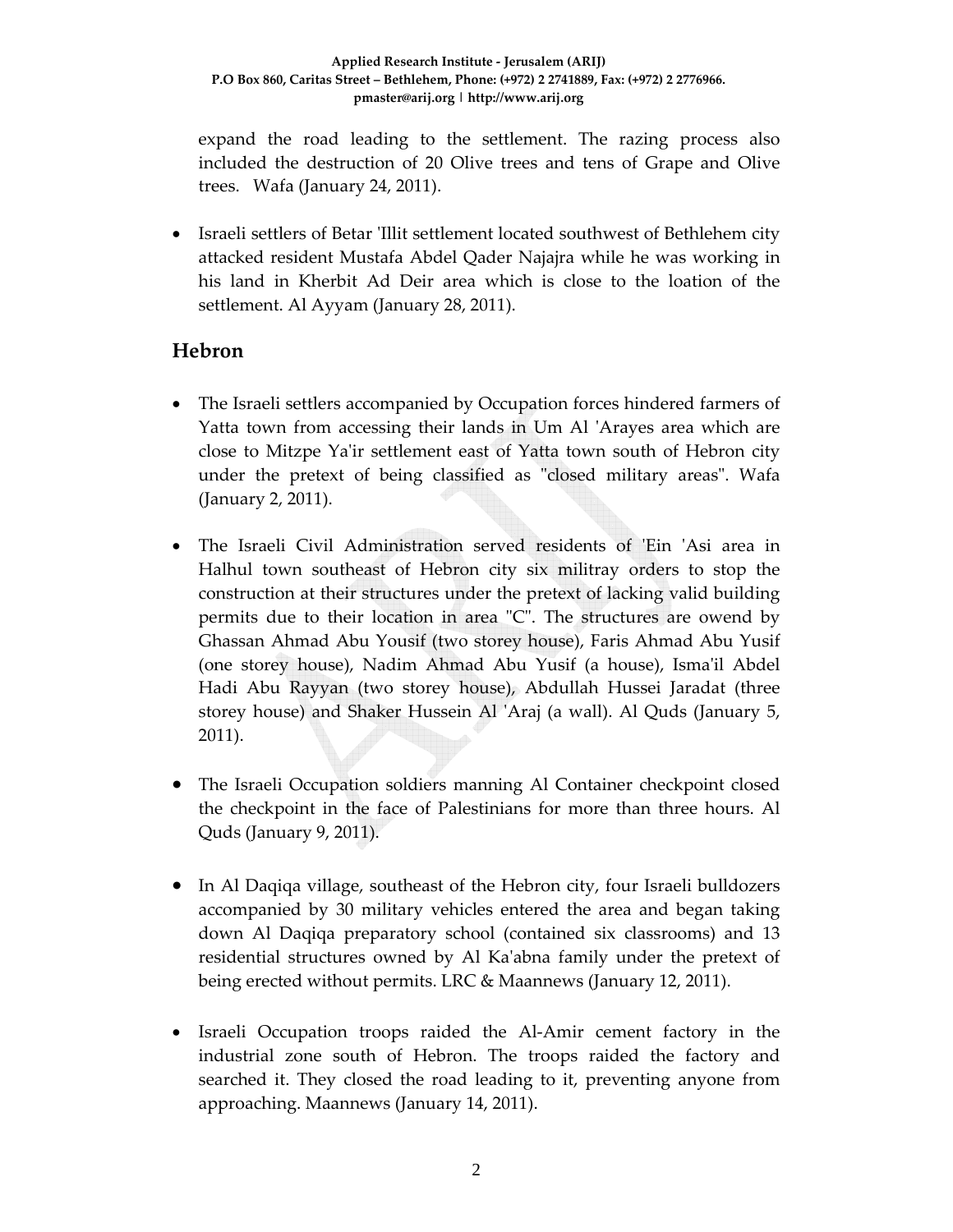- Israeli Occupation troop raided Ar Ramadin area southwest of Hebron city and set up two military checkpoints, the first was set up at the community's northern entrance while the second was set up at Hebron's southern crossroad "Al Fahs". The IOT also raided the house of Murtada Zagharna in Ar Ramadin community. Wafa (January 15, 2011).
- The Israeli Occupation Authorities delivered military orders to seven residents in Susyia area east of yatta town to demolish their homes, made of canvas, wood and aluminum. The orders were handed to Issa Hussein Al Jbour, Muhammad Hussein Al Jbour, Mahmoud Ahmad Al Jbour, Issa Badawi Al Jbour and Omar Badawi Al Jbour. Wafa (January 19, 2011)**.**
- Israeli occupation forces raided the city of Hebron and searched "Infinity" Press ' located in Al Salam Street and owned by the detainee Mo'ataz Al Juʹba. Wafa (January 20, 2011).
- A group of Israeli settlers attacked Palestinian farmers and took over 20 dunums of lands in Um Lasfa area east of Yatta town south of Hebron city. The settlers installed iron seats in the land in an attepmt to transfer it into a park for the settlers of Karmiʹel settlement. The lands are owned by Abu Hamied and Awad families. Wafa (January 22, 2011).
- A group of Israeli settlers and under the protection of Israeli Occupation troops attacked agricultural lands in Al Tuwani area east of Yatta town and hindered Palestinian farmers from continuning working in their lands. The IO troops declared the area as "Closed area" in order to continue hindering Palestinian farmers of the area from accessing their lands. Wafa (January 22, 2011).
- Israeli settlers from Susyia settlement east of Yatta town began ploughing Palestinian lands near the settlement owned by An Nawaj'a family and other families in the area. Around 46 dunums are affected by the settlersʹ violation. Wafa (January 23, 2011)
- The Israeli Occupation forces hindered four farmers (Muhammad and Khalil Abdel Qader Quqas, Ali and Jamal Muhammad Hussein ʹAdi) of Al ʹIrq area in Beit Ummer town located close to Beit ʹAyn settlement from continuing ploughing their lands. The threatened land area is more than 100 dunums and is planted with Almond and grape trees. Wafa (January 23, 2011).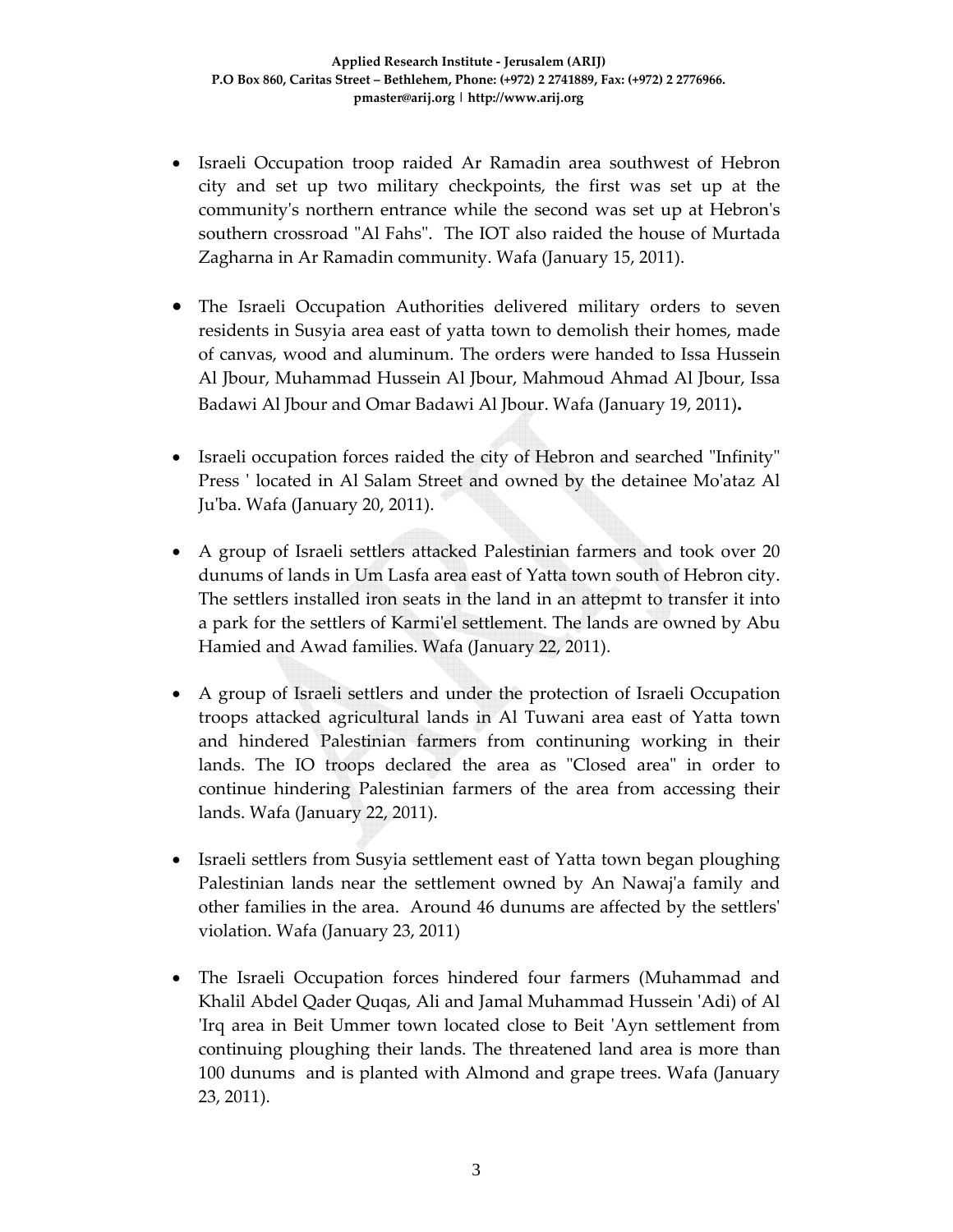- The Israeli Occupation troops raided the house of Muhammad Al 'Iqeili south of Dura town and messed with its contents. Israeli settlers of Hagai settlement also uprooted a number of Olive trres owned by Al Tubasi family in Al Rayhiye area, south of Hebron city. Wafa (January 24, 2011)
- The Israeli Occupation troops close Road no. 35 which leads to Tarqumyia terminal west of Hebron city under the pretext of finding a suspicious object. Wafa (January 24, 2011).
- Tens of Israeli settlers from Karmi'el settlement south of Hebron city took over 80 dunums of lands of Um Al Khair area and started planting Olive trees in the land. The land is owned by residents Suleiman, Yase, Muhammad, Ibrahim and Salim ʹEid Al Hathalin. Wafa (January 24, 2011).
- The Israeli Occupation forces chased Palestinian farmers in 'Atous area in Beit Ula town and hindered them from working in their lands. Wafa (January 23, 2011).
- The Israeli Occupation Authorities issued a military order number 29/10/T to take over a 2580 square meters land in Manoh Mountain area in Hebron Governorate to establish an Airstrip for Israeli helicopters. The land in question is owned by resident Hussein Irfa'iya. Al Quds (January 24, 2011).
- Israeli settlers of Maʹon settlement east of Yatta town attacked a flock of sheep owned by resident Salameh Makhamreh while they were grazing near a water well in ʹMaghayer Al ʹAbeedʹ area south of the settlement. Al Ayyam (January 24, 2011).
- Hundreds of Israeli settlers began a campaign of planting large areas of land owned by Jaber and Al Salaymeh families in Al Baq'a area in Hebron city in an attempt to take over the land and annex it to the nearby setlements. The planting campaign affected around 50 dunums of Palestinian lands located close to Kharsina settlement. It is worth mentioning that during the past three days Israeli settlers managed to plant 80 dunums of Palestinian lands with Olive trees owned by Al Hathalin Family in Um Al Khair area wast of Yatta town, also in 'Ein Al Baida area northwest of Beit Ummer town. Al Ayyam (January 25, 2011).
- Israeli settlers set fire into the bulldozer of Anwar At Tabakhi in Hebron city. Al Ayyam (January 25, 2011).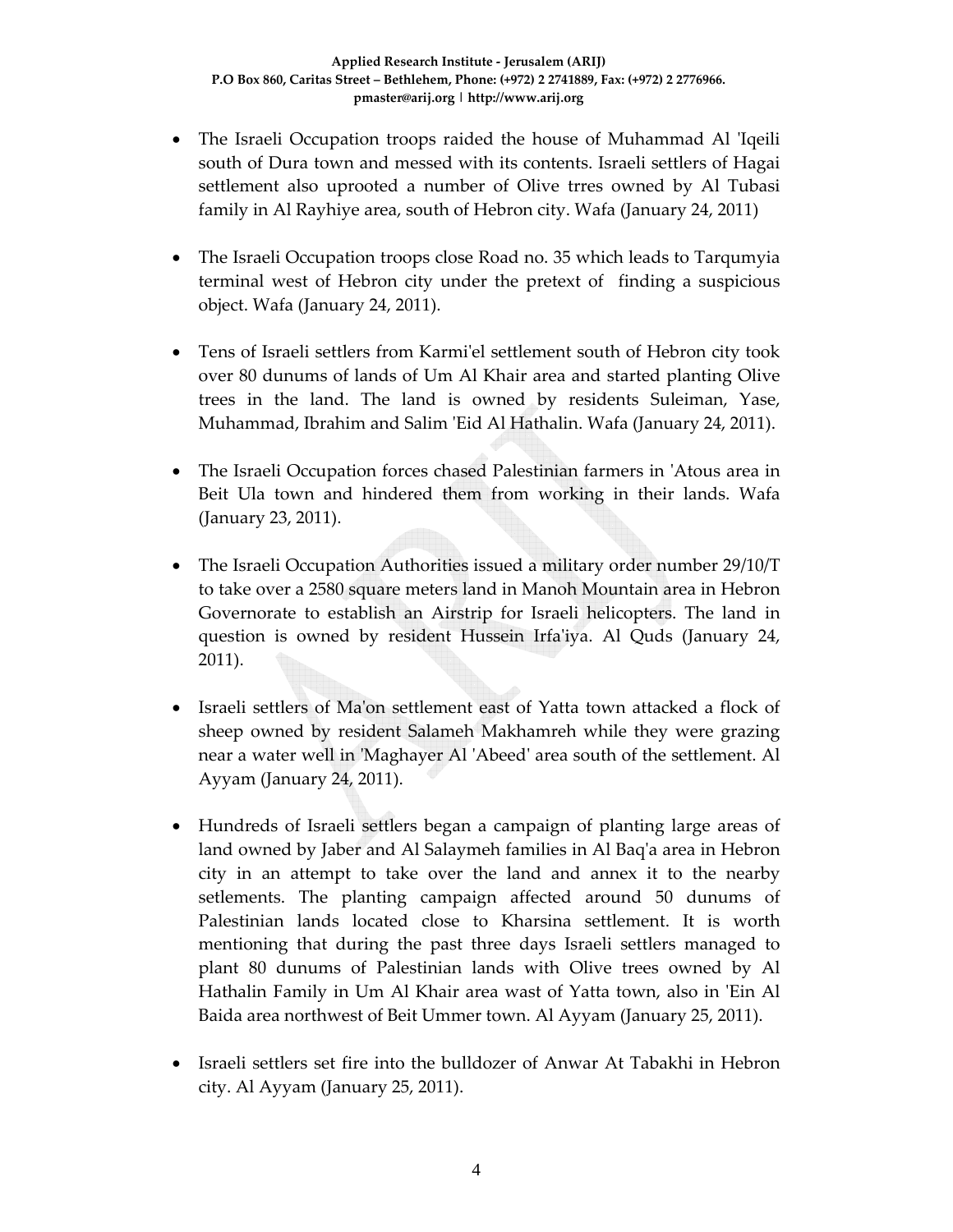• A group of Israeli settlers from Beit 'Ayn settlement northwest of Beit Ummer city uprooted tens of Olive and Grape trees in Wadi Abu Ar Reish area located close to the settlement and owned by Hammad Abdel Hamid Jaber Al Sleibi. Wafa (January 26, 2011).

## **Jerusalem**

- The Israeli Occupation bulldozers demolished the 90 square meters area house of Naser Yousif Siyam in As Sammar area in Lefta village north of Ash Sheikh Jarrah city, leaving around 35 square meters standing. The family of nine must now live in one bedroom, one lounge and a corridor. Maannews (January 3, 2011).
- Israeli officials in Jerusalem carried out the areaʹs second demolition in the Beit Hanina neighborhood, north of the Old City. The Israeli bulldozers demolished a 125‐square‐meter house owned by Nayif Uweida which was built in the year 2000. Palestinian homes adjacent to Uweidaʹs house were damaged during the destruction. It is worth mentioning that it is the third home he owned to be demolished, with the first in the area of Shuʹfat in 2008, and a second agricultural building in Beit Hanina in 2009. Maannews (January 4, 2011).
- The Israeli Occupation Bulldozers demolished a commercial store and a house in Al Marwaha area in Beit Hanina city under the pretext of unlicensed building. The structures are owned by Nayef Eweidah Iskafi. The area of the demolished house is 180 square meters and was a shelter for 8 people. Al Quds (January 5, 2011).
- A new settlement project in the Jerusalem community of Silwan will see the neighborhood split in two. The new development, set for 5 dunums of land some of which take up the Silwan valley, a fertile area southeast of the Old City walls known alternatively as the Valley of Jehosaphat, or Kideron Valley. The area contains a spring, known as Job's Well (Beer Ayoub), and variously identified as the Well of Nehemiah, and En Rogel. A development plan made for the zone included the construction of public buildings, a network of swimming pools and activity areas and would also include the demolition of 30 homes, eight of which are in the Silwan area, and another 22 closer to the spring. Maannews (January 6, 2011).
- The Israeli Occupation bulldozers demolished destroyed two garages, a car wash and building materials belonging to Abed Al‐Aziz Al‐Khatib, a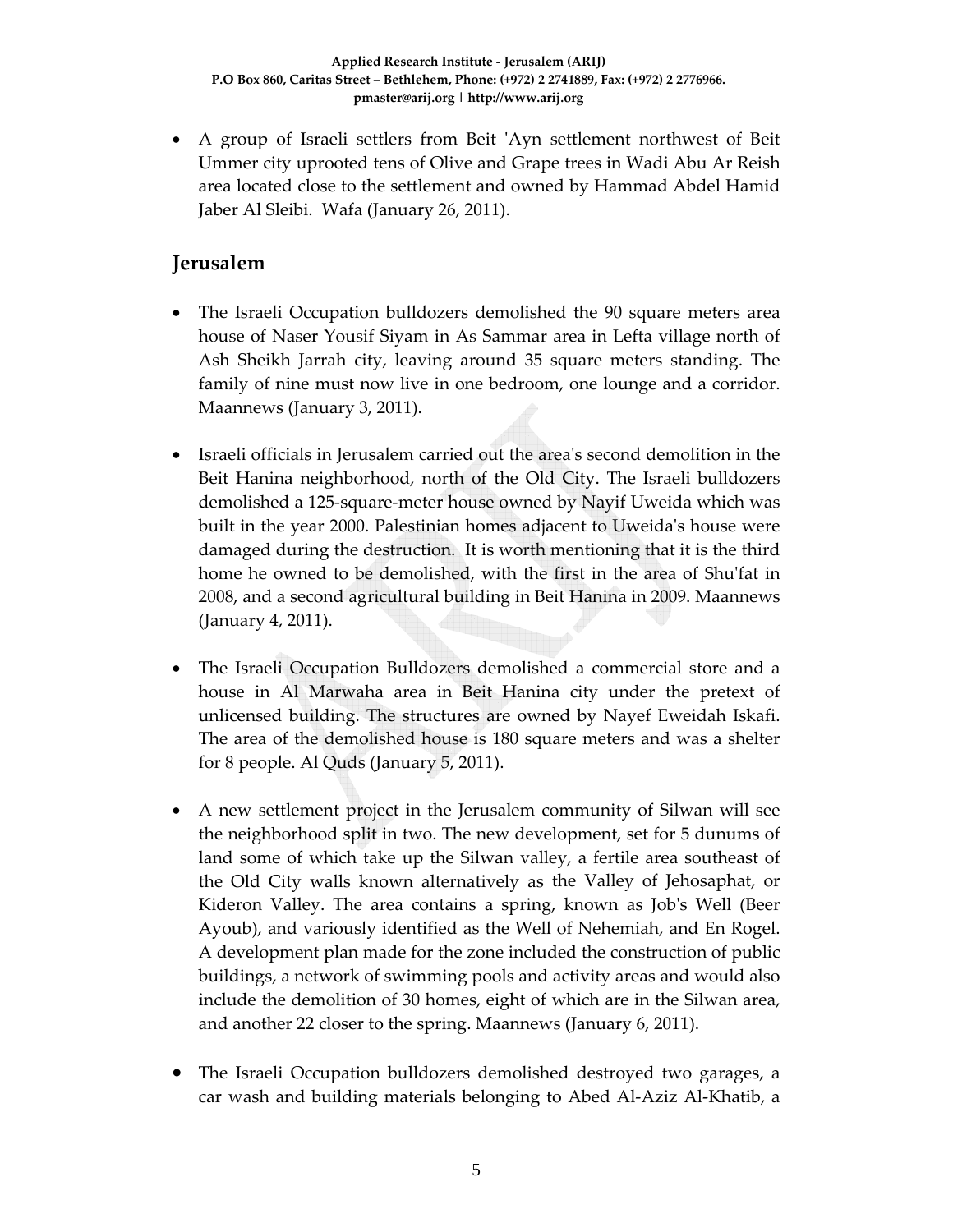resident of Hizma town north of Jerusalem city under the pretext of being constructed without permits. The buildings provided the main source of income for Al‐Khatibʹs 50‐member family. Losses are estimated at 200 Thousand Shekels. Al Quds (January 6, 2011).

- The Israeli occupation authorities demolished the Shepherd Hotel (the Mufti, Amin Al‐Husseini palace) in sheikh Garrah neighborhood in Jerusalem, pursuant to the Israeli court ratification of a plan of 20 settlersʹ units construction as a first phase within the master plan of 390 settlersʹ units construction in the area. Al Quds (January 8, 2011)**.**
- Israel spent 5 million US dollars in 2010 to restore and maintain what it called Jewish holy sites in the 'Ein Silwan and Burj al-Nawateer (Neve Shamuel) Governorate of Jerusalem. The sites were actually mosques that were seized in 1948 and 1967 and later converted into Jewish synagogues. Al Quds (January 8, 2011).
- The Israeli Occupation bulldozers affliated to the Israel Nature and Parks Authority (INPA) demolished two houses and poulty barns in As Sammar area in Wadi Al Joz in Jerusalem city under the pretext of lacking valid building permits owned by resident Abu Ahmad. The authorities also confiscated two horses, and several pieces of equipment from the barn. The demolition followed one week after inspectors from the nature and parks authority visited the area and took photos of the area. Wafa (January 10, 2011).
- The Israeli Occupation bulldozers demolished a tin and wood shed near the Palace Hotel in the Suwwana neighborhood. The shed was owned by Shukri Farouji. Maannews (January 10, 2011).
- The Israeli mayor of Jerusalem, Nir Barkat, vowed that the city of Jerusalem would never be divided to allow the eastern side to become the capital of a future Palestinian state. He stated during a visit to New York: "It's not going to happen, it's not natural, it's the wrong thing to do from any perspective,". Al Arabiya (January 11, 2011).
- Israeli settlers vandalized 20 graves in the historic Mamilla cemetery in West Jerusalem. Some graves were found completely destroyed while the tombstones had been removed from others. Maannews (Jauary 11, 2011).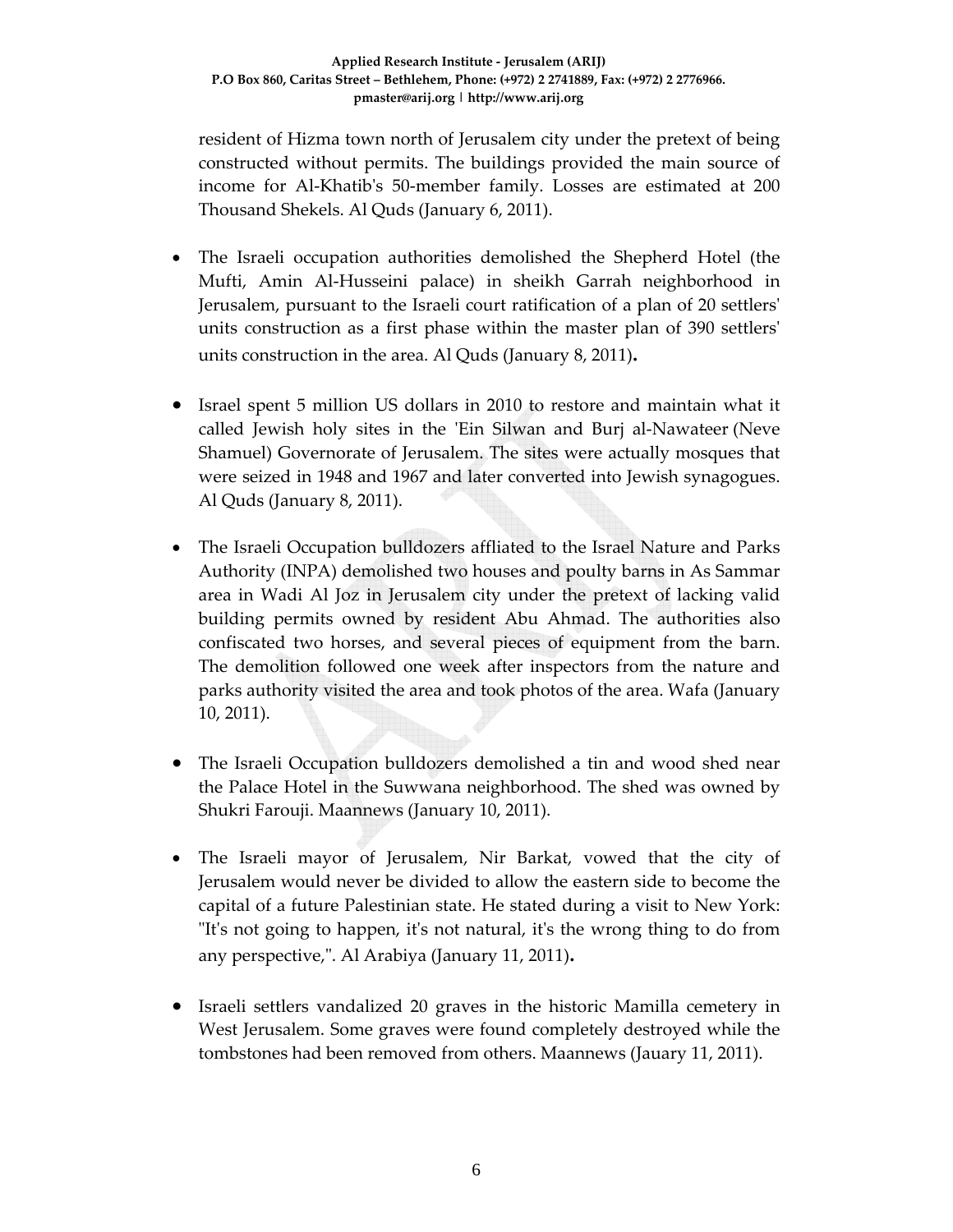- The Israeli Occupation bulldozers demolished a 20 square meters stall in Al Sultan street owned by resident Wael Al Razem in Jerusalem city. Losses are estimated at 150 Thousand NIS (New Israeli Shekels). Al Quds (January 12, 2011).
- Israeli Occupation bulldozers began to remove the rubble of the Shepherd's Hotel, after it was demolished in the Sheikh Jarrah neighborhood in Jerusalem two days ago. Bulldozing resumed after an Israeli court rejected a petition submitted by the Husseini family, which claims ownership of the site that is contested by an Israeli settler group. Maannews (January 12, 2011).
- The Israeli Jerusalem municipality and the Israeli Tourism Ministry will invest NIS 2 million in a project run by the Elad organization that buys property for Jews in East Jerusalemʹs largely Arab Silwan neighborhood. The municipalityʹs finance committee confirmed that it would transfer NIS 1.025 million to the Spring House museum, a development project in the City of David National Park. Elad plans to use the house to build a visitorsʹ center or a museum on the history of the Siloam Spring, the main water source for ancient Jerusalem. The museum is supposed to be set up in a large house belonging to Elad. The house was originally owned by a man named Musa al‐Abassi, who was declared absentee after the Six‐Day War. In 1988, the house was nationalized under the Absentee Property Law, following extensive lobbying by Elad. Three years later, the house was rented out to the organization at only NIS 23.73 per month. In July 2006, the organization acquired a long‐term lease on the property. Haaretz (January 14, 2011).
- A new Jewish prayer area was created in Jerusalemʹs Old City in the center of a Palestinian neighborhood. The area was made by clearing scaffolding that was supporting an archway beneath Palestinian homes. The area beneath the arch had been called "the little western wall plaza" by some religious Jewish groups, who say it is the second closest access point to what Jews believe is the western wall to the third Jewish temple. The road leading up to the small space has been used before by the ultra‐orthodox, causing tension in the Old City, with large groups accompanied by border guards taking over what remains a Palestinian residential area. The right‐ wing organization Ateret Cohanim was said to have been demanding the area be cleared of the scaffolding to make room for a prayer area. Maannews (January 14, 2011).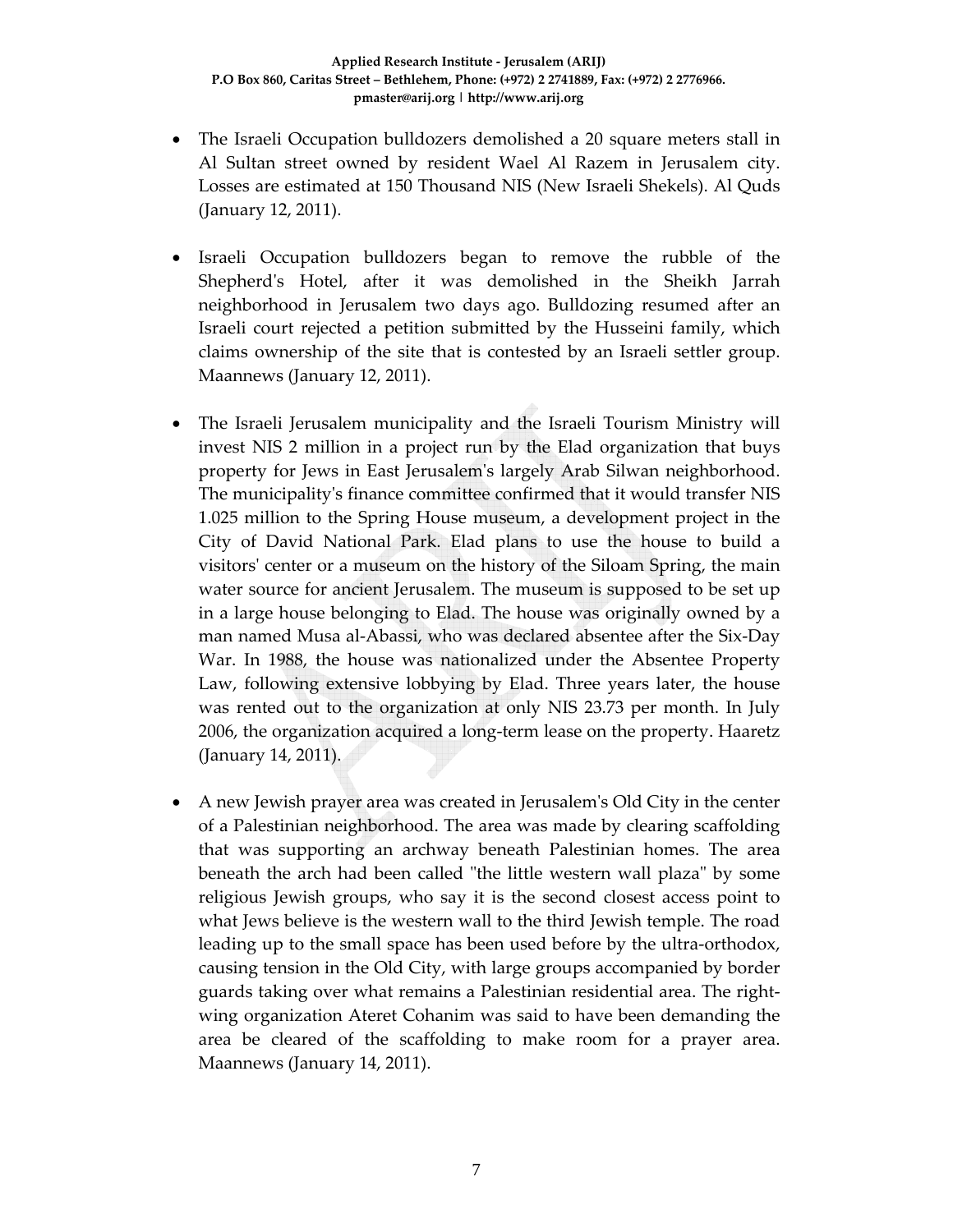- The Israeli Knesset approved in preliminary reading a bill defining Jerusalem as a first grade national priority area which will provide it with benefits. 39 Israeli MKs voted in favor and seven opposed. "The bill will help the city's residents of all sectors, particularly the young ones, in purchasing apartments, finding work, and opening businesses," MK Uri Ariel (National Union) who initiated the bill said. Ynetnews (January 14, 2011)
- Israel's Vice Prime Minister and Minister of Strategic Affairs Moshe Ya'alon told Israeli Hebrew news site Wallah that hundreds of permits for construction in West Bank settlements are expected in the coming days. The construction permits will be for additional housing and infrastructure in the illegal West Bank settlements of Ariel, Efrat and Maʹale Adumim. Maannews (Jnauary 14, 2011).
- Jewish settlers are to expand a housing scheme being built on the site of an historic East Jerusalem hotel. Right‐wing Likud party councillor Elisha Peleg said developers had filed a planning application for 50 housing units, in addition to the 20 already approved for construction on the site of the Shepherd Hotel. Israeli bulldozers began demolishing the hotel, in occupied East Jerusalem, to make way for the construction of 20 luxury apartments for Jewish settlers. Maannews (January 15, 2011).
- The Israeli Occupation army announced that construction should be finished on a wall surrounding the city of Jerusalem in about a year. The wall, dubbed "the Jerusalem envelope", is set to isolate the holy city from neighboring Palestinian communities. According to the plan, approved by the army's Deputy Chief of Staff Yaif Naveh, works will continue on the structure's remaining central points in the villages of Qalandyia, West Shu'fat, and Mount Gilo in an area not exceeding 20 kilometers. Al Quds (January 17, 2011).
- The Israeli local committee for building and planning ratified the construction of 197 housing units in a number of Israeli settlements in east Jerusalem; of which, 75 housing units to be built in Ramat Shlomo settlement (Reches Shuʹfat), 32 housing units in Pisgat Zeʹev settlement north of Jerusalem and 90 housing units in East Telpiot settlement south of Jerusalem city. Al Quds (January 18, 2011)
- The Shu'fat checkpoint into Jerusalem was closed after two rounds of clashes broke out in the vicinity. As clashes continued Israeli police entered the refugee camp adjacent to the checkpoint, closing all entrances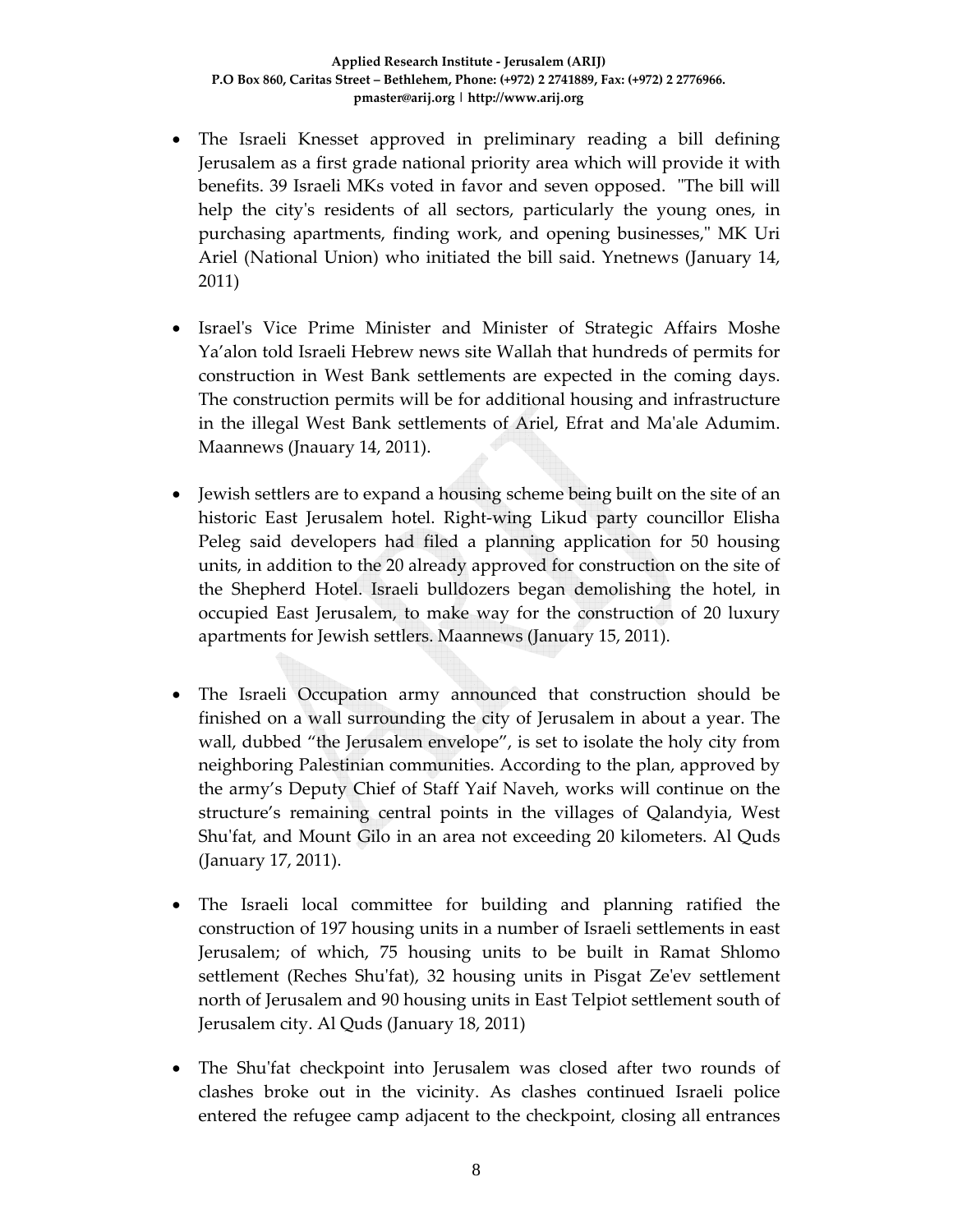and firing rubber‐coated bullets and tear‐gas into areas where people gathered. In the evening, clashes erupted in the nearby neighborhood of Ras Al‐Amud. Maannews (January 19, 2011).

- The Jerusalem city council approved the building of another 122 Israeli settler homes in occupied East Jerusalem. In addition, the green light has been given for construction of 90 housing units in Talpiot East and another 32 in Pisgat Zeev. Maannews (January 18, 2011).
- The Israeli occupation bulldozers razed 35 dunums of lands of Al Isawiya town in Al Baqeeʹ and Ras Al Baqeeʹ areas and demolished a water well owned by Mustafa Rashid allegedlly for being classified as "State Land". The razed lands are owned by Mustafa and Muhammad Rashid, Muhammad Saleh Hilala and Hamdan Family. Wafa (January 19, 2011).
- The Israeli Reconcilation Court in West Jerusalem refused to issue a temporary order to prevent the demolition of 200 additional graves in Maʹmanallah Cemetry in Jerualem city. Wafa (January 20, 2011).
- The Israeli Occupation forces closed Jabaʹ checkpoint northeast of Jerusalem city from both direction and hindered vehicular movement. Al Ayyam (January 21, 2011).
- The Israel Land Administration published a public tender for construction in Lifta, which is to transform an abandoned Palestinian village on the edge of Jerusalem and a popular location for hiking into a luxury residential neighborhood. Plans call for the houses to become restaurants and galleries. In open areas around the existing homes in the village, plans call for 212 luxury housing units and a small hotel. Haaretz (January 21, 2011).
- The Israeli local committee for building and construction discussed the master plan number 13456 which states the construction of a new road that will link the settlements of Pisgat Zeʹev and Neve Yaacov with the Israeli bypass road number 443, known as "Begen road". According to the plan, 34 pieces (85 dunums) of Palestinian lands will be confiscated from Beit Hanina city for that purpose. Al Quds (January 23, 2011).
- The Israeli occupation Authorities will inaugurate a 600 meters long tunnel (a width of 1.5 meters and a height of 3 meters) that connects the village of Silwan, south of the Aqsa mosque with Al‐Buraq plaza (falsely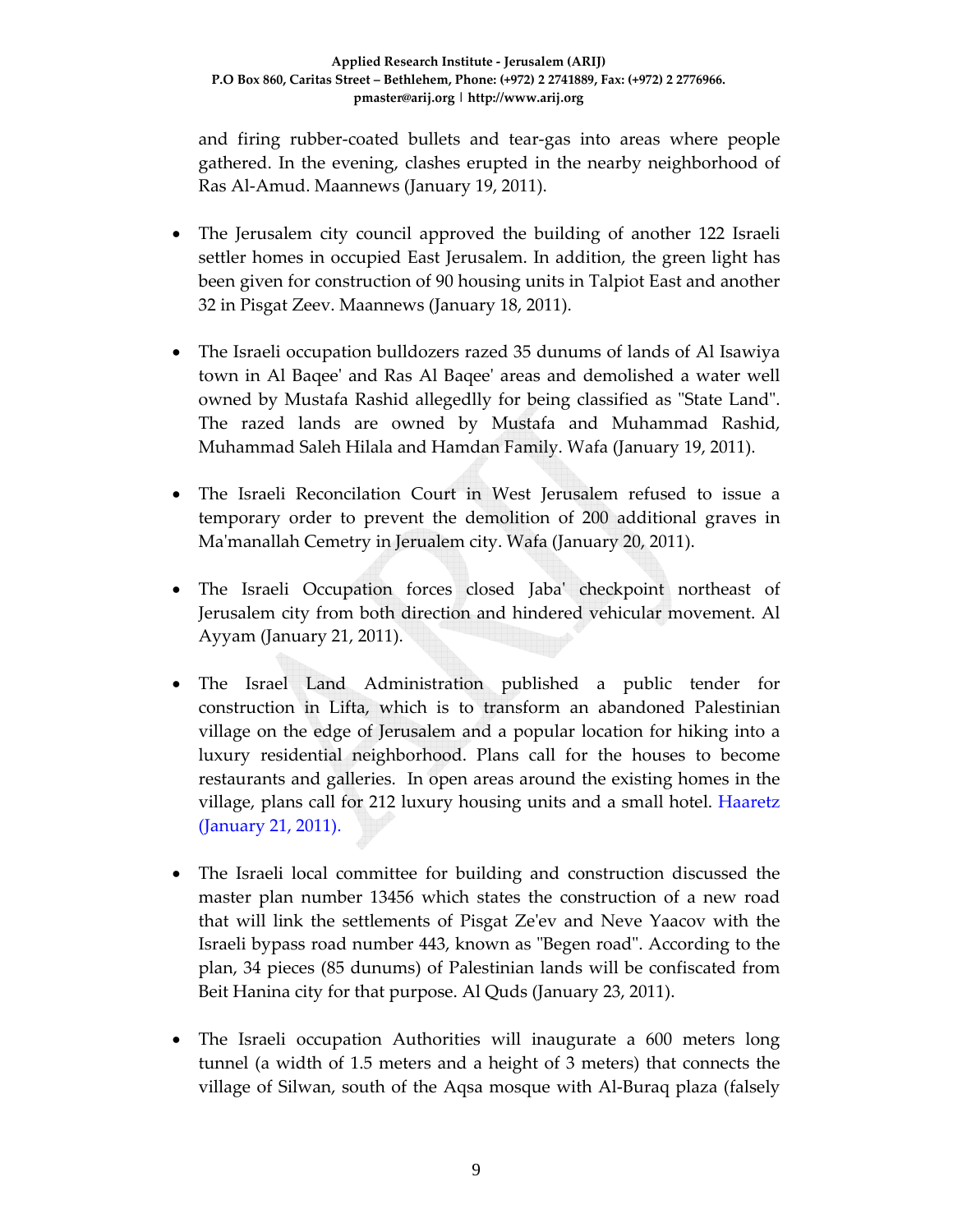dubbed as the Kotel plaza) in the southern western side of the Aqsa mosque. Al Quds (January 26, 2011).

- The "Israeli Nature Preservation" authority, the Israeli Municipality of Jerusalem city, delivered demolition orders to two Palestinian familiesʹ in Khallet Al 'Ein, in Al Tur Neighborhood east of Jerusalem city under the pretext of being illegally built. The two families were given a 48 hours time to execute the demolition process. The threatened structures are owned by Yousef Muhammad Isbitan and Ramadan Mahfouz Shabana. Resident Yousef Isbitan received a demolition order for his house and a sheep barn that he owns. Isbitan's house is 70  $m<sup>2</sup>$ , consists of 3 facility rooms, and is considered a shelter for eight family members; while the sheep barn is a shelter for 8 sheep. Mr. Ramadan Shabana owns a cave in the area. Shabana rose up this room as a residential shelter for his family, a 10 members family, 8 of its members are children. Al Quds (January 28, 2011).
- The Israeli Planning and Construction Committee ratified the construction of 180 new settlement housing unitsʹ on lands of Sur Baher and Umm Leison communities south of Jerusalem city. The proposed construction plans will cover almost 53 dunums and constitute a vast extension of the settlement outposts already existing in these areas. The units are set for construction on confiscated Palestinian land in Sur Baher. The project, submitted to the Israeli District Committee 5 years ago, encountered several setbacks before being approved this week. Al Quds (January 29, 2011).
- The Israeli financial committee at the Municipality of Jerusalem city designated 40 Million NIS to implement 12 projects for developing the transportation network and other roads that link east Jerusalem with West Jerusalem. Among projects, designating 22 Million NIS for bypass Road number 20. Al Quds (January 29, 2011).
- The cornerstone for a new East Jerusalem Jewish neighborhood was placed in a ceremony attended by Knesset members, Jerusalem councilmen, as well as former GOP presidential candidate Mike Huckabee. Initial construction for the new neighborhood, called Beit Orot and located near the Beit Orot religious school (Yeshiva in Hebrew) on Mount Scopus, called for 24 new housing units to be built near the Augusta Victoria Hospital. Haaretz (January 31, 2011).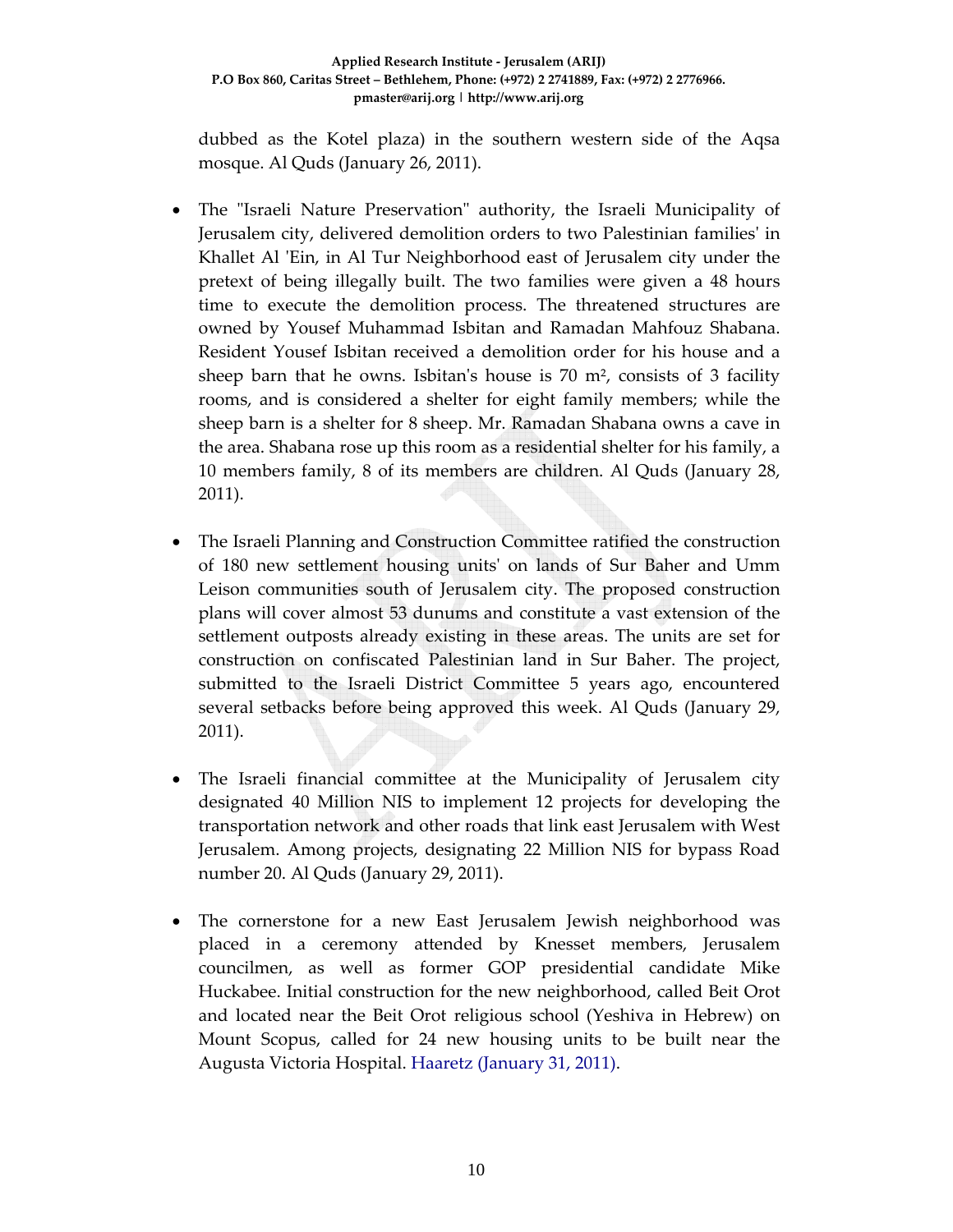• The Israeli occupation authority sold around 1400 settlement units to Jews in occupied Jerusalem and the West Bank in 2010, Qais Yousef Nasser, a settlement expert, said. Most of those units were sold in Modi'in Illit, Har Homa, Maʹale Adumim, Betar Illit, and Givʹat Zeʹev settlements. He added that the Israeli housing ministry was planning to build and market about 5000 new housing units in occupied Jerusalem and the West Bank other than the construction of 3300 other units in occupied Jerusalem settlements. Al Quds (January 31, 2011).

## **Jenin**

- The Israeli occupation forces set up a military checkpoint close to Zahret Al Fenjan dumping site southwest of Jenin city and started checking Palestiniansʹ IDs and their cars. Wafa (January 10, 2011).
- The Israeli Occupation forces stormed the house of Yahya Zyoud in Silat Al Harithyia village west of Jenin city and carried out an intensive house search. Wafa (January 10, 2011).
- The Israeli Occupation forces raided the houses of Mahmoud Thiab Abu Zaytouna and Muhammad Al Hafeth in Zabuba village west of Jenin city and an internet café, and carried out an intensive search to the structures. Wafa (January 15, 2011).
- Israeli soldiers manning the checkpoint located between Zabuba and Rummana in Jenin Governorate confiscated farm tractors owned by Muhammad Sharif and Bashir Abu Shamla. Wafa (January 18, 2011).

## **Nablus**

- Dozens of armed Israeli settlers surrounded a Palestinian home in Burin village south of Nablus and attempted to enter the home of Um Ayman Suwan, but were stopped by dozens of residents. Maannews (January 2, 2011).
- Palestinian Residents of Qusra village in the northern West Bank said that at least ten Israeli settlers from an outpost known as Estra were behind a series of car-tire slashings and the slaughter of two sheep in the Nabuh neighborhood. The barn targeted in the attack belonged to 55‐year‐old Sayel Ribhy Yousif Hasan. Maannews (January 3, 2011).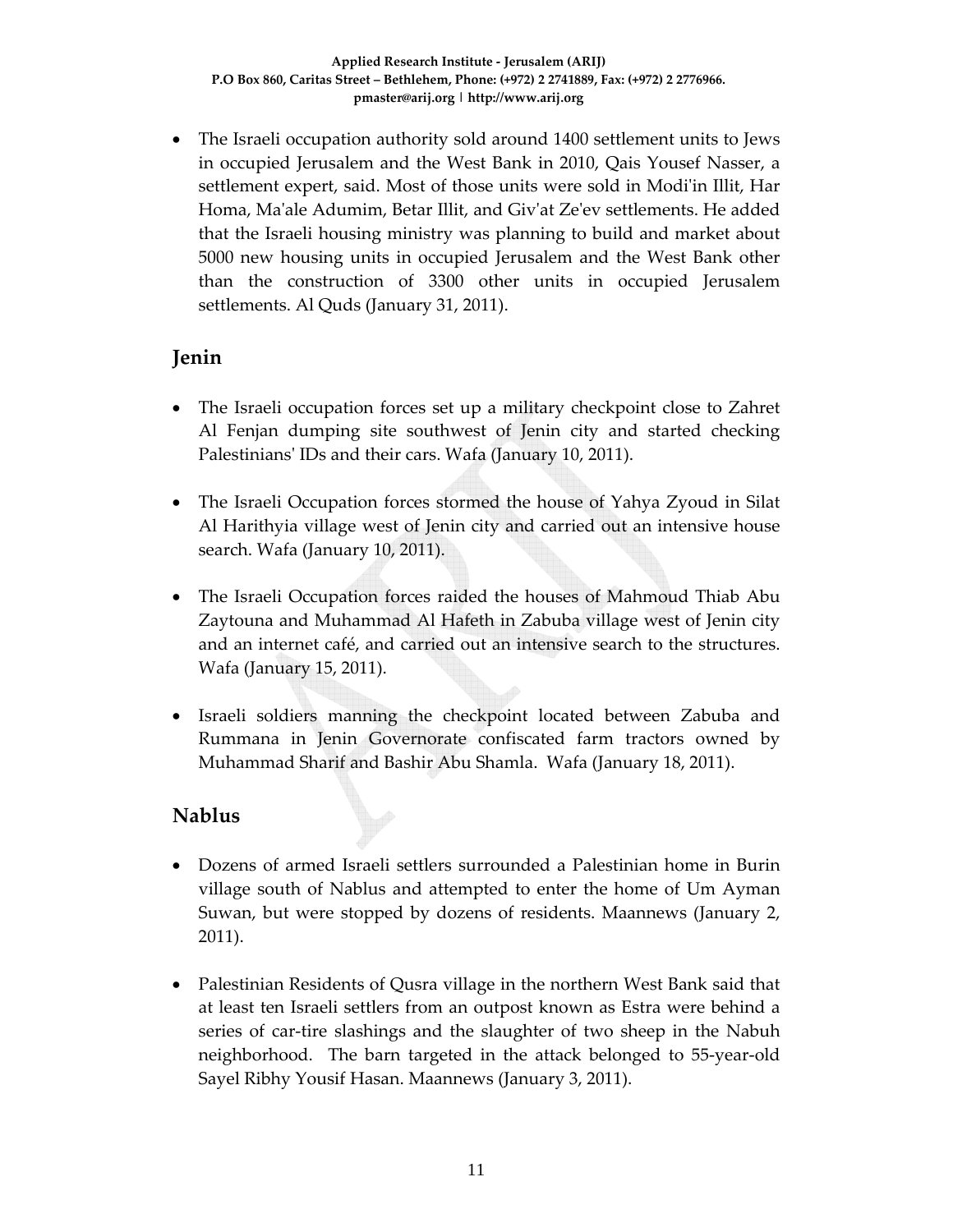- The Israeli Occupation bulldozers razed lands of Qusin, Deir Sharaf and Beit Wazan west of Nablus city preparing for establishing a dumping site for Israeli settlements in the area. Paltoday (January 3, 2011).
- An Israel Defense Forces decision to allow a Palestinian farmer to work a contested field near the West Bank settlement of Shiloh was overturned in an interim court ruling this week that also questioned the armyʹs authority to reach a decision on other such land disputes. Haaretz (January 5, 2011).
- More than 100 small olive trees were uprooted from Al Basala area in Qusra village in the northern West Bank at the hands of Israeli settlers from Estra outpost. The trees belonged to resident Abed Ar‐Razeq Daoud Abdllah Auda who planted the five dunums lands with Olive trees three months ago. Maannews (January 7, 2011).
- The Israeli settlers took over a water spring that supplies Duma Village with water. Al Ayyam (January 7, 2011).
- The Israeli settlers took over 65 dunums of lands of Jalud village in Nablus Governorate. Al Quds (January 8, 2011).
- Israeli Bulldozers started razing vast areas of lands in Madama village south of Nablus city. The bulldozers razed lands in the hills opposite to Yetzhar settlement for the sake of opening new roads that lead to the settlement. Al Ayyam (January 11, 2011).
- A group of Israeli settlers attacked the house of Jamal Yousif in Asira Al Qiblya village south of Nablus city and set fire to a cement mixer and some wood in the yard. Wafa (January 12, 2011).
- The Israeli settlers of Shilo settlement took over 25 dunums of lands of Qaryut village in Nablus Governorate and ploughed the land under the protection of Security forces. Al Ayyam (January 16, 2011).
- Israeli Occupation Authorities delivered military orders to Palestinian farmers in Kherbit At Tawil east of ʹAqraba village in Nablus Governorate. The threatened structures are owned by Ghallab Ibrahim Mayadma, Wasfi Ibrahim Mayadma, Muhammad Ibrahim Mayadma and Jihad Wasfi. Thirty five people will displace if demolition is carried out. Wafa (January 19, 2011).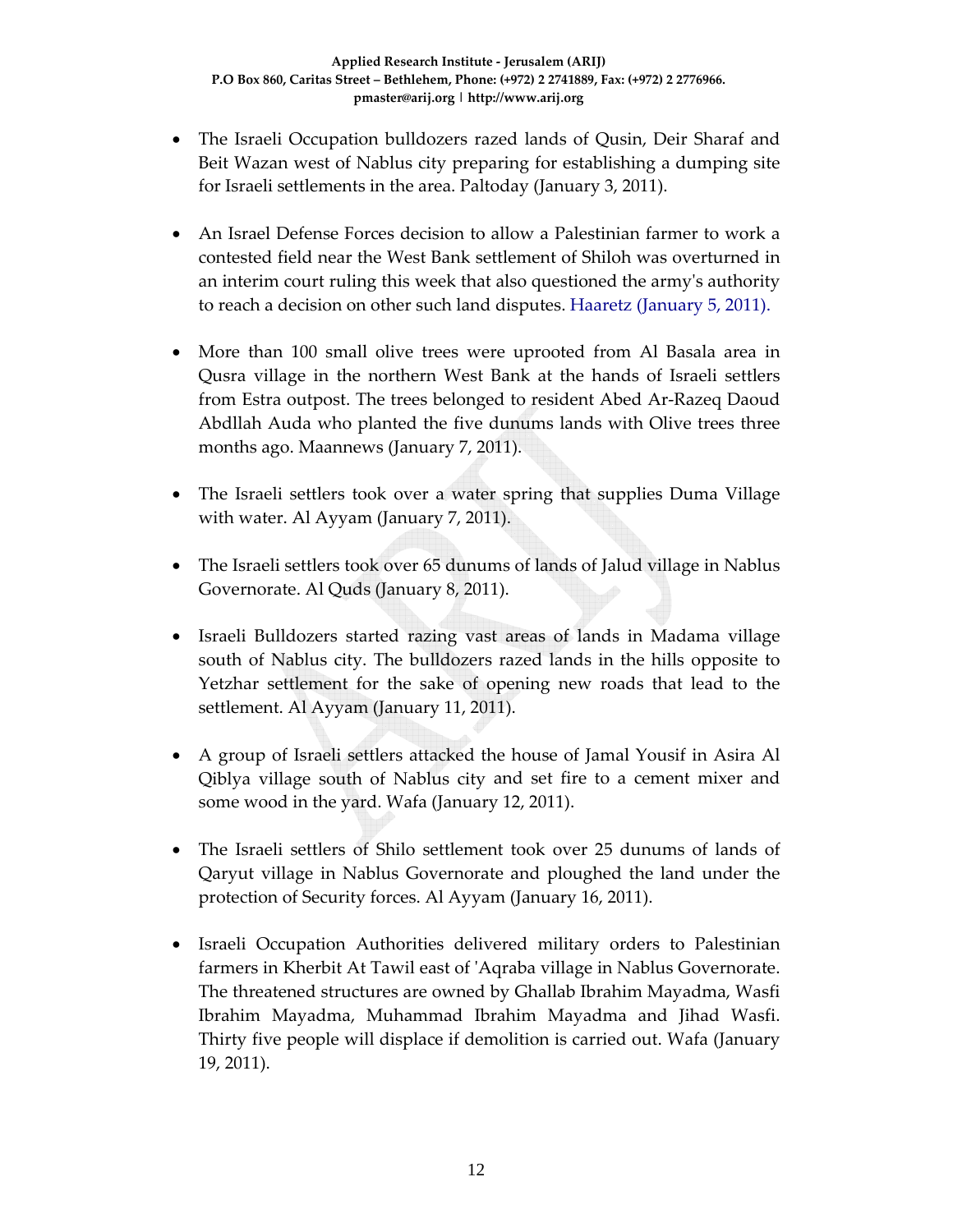- A group of Israeli settlers began planting dozens of seedlings in the evacuated settlement of 'Homesh' west of Burqa village north-west of Nablus city. The settlers were urged to plant seedlings in all places, and to have a distance of 150 meters between one seedling and another to control the largest area of land possible. Wafa (January 20, 2011).
- Dozens of Israeli settlers teens associated with the Hilltop Youth movement attempted to enter Josephʹs Tomb in Nablus without coordinating the visit with the IOF. The group managed to get into the heart of the Palestinian city and progressed towards Josephʹs Tomb. Ynetnews (January 23, 2011)
- The Israeli settlers planted tens of Olive seedlings 'Ein Al Bayda area in lands owned by Palestinians. Wafa (January 24, 2011)

# **Qalqilyia**

- The Israeli Occupation bulldozers demolished two Palestinian houses in Azzoun Al Atmah village southeast of Qalqilyia city. The first house is owned by resident Samer Muhammad Hasan Younis and the second house is owned by resident Muʹion Amin Ahmad Younis and is a shelter for 8 people. Al Quds (January 12, 2011).
- The Israeli occupation soldiers staged into Azzun village east of Qalqilyia city after midnight and raided the houses of Zuhair Abdel Fattah Shbeita, Mufeed Ismaʹil Radwan, Amin Muhammad Ishaq Sweidan, Adam Ahmad Badran, Odai Hasan Shbeita, Hussein Muhammad Shbeita, and Riyad Abdel Haleem Hussein and caused damages to the properties where the Israeli soldiers deliberately destroyed the furniture of these houses, took away the steel doors to a number of them, in addition to sabotaging the carpentry shop of resident Muhammad Amin Sweidan. Wafa (January 23, 2011).

## **Salfit**

• Israeli Occupation bulldozers razed and closed agricultural roads in Marda village south of Salfit city which made it difficult for farmers to reach their lands. Al Ayyam (January 18, 2011).

## **Tubas**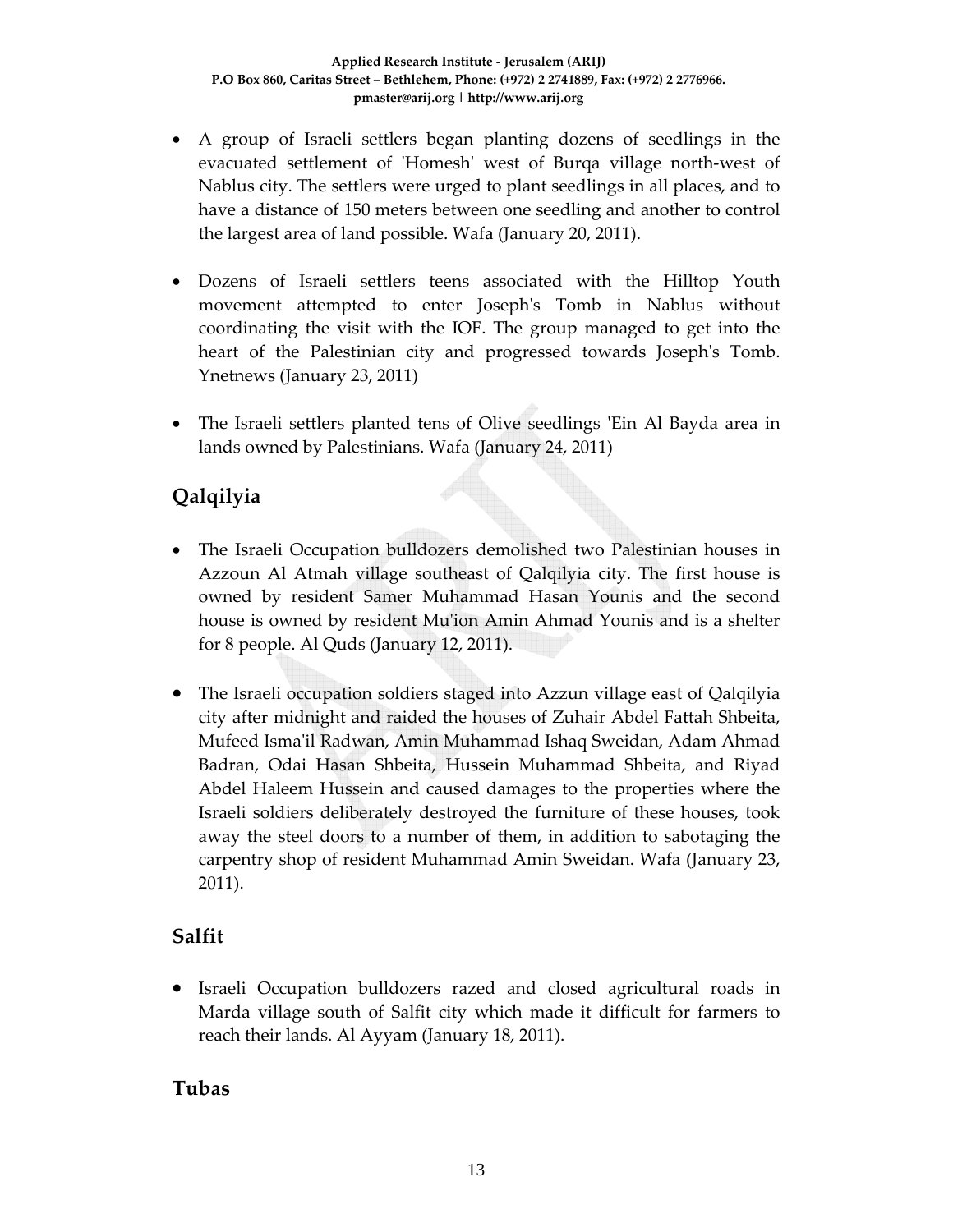- Israel's civil administration handed 16 evacuation orders to Palestinians in a community northeast of the West Bank city of Tubas, Kherbit Ibziq to demolish 28 residential structures and 58 agricultural facility. Israeli forces declared Khirbet Ibziq a closed military zone, and residents were told to leave the area within 72 hours. The orders stated that if the residents failed to leave the area, their homes would be demolished and their livestock confiscated. Of the owners, the following were known: Abdel Kareem Nasrallah Al Hroub, Amjad Muhammad Asʹad Al Hroub, Anas ʹAli Nasrallah Al Hroub, Muhammad Ali Mahmoud Nasrallah, Adel Nasrallah, Nael ʹAli Al Hroub, Qaʹdan Abu Zahu, Mahmoud Yousif Jbarin. Maannews (January 4, 2011).
- A group of Israeli settlers started planting Olive trees in 35 dunums of lands in Al Farisiya area in the northern Valleys near Rotem settlement. Wafa (January 14, 2011).
- A group of armed Israeli settlers raided 'Atouf village in Tammun city in Tubas Governorate and started surveying the lands in the area. Maannews (January 15, 2011).
- The Israeli Environment Authority raided Ein Al Hilweh area in the northen valleys and started collecting taxes from Sati Zamel, Fathi Zamel and Qadri Zamel in the area which it imposed on them last week. Al Quds (January 17, 2011).
- More than 30 Israeli settlers attacked Beduion families in Ein Al Hilweh area in Tubas Governorate and tried to steel their sheep. Al Ayyam (January 27, 2011).

## **Ramallah**

• A Palestinian from a Ramallah village petitioned Israelʹs High Court over construction on his land by Israeli settlers. The Israeli organization Yesh Din is supporting Abed Ar‐Rahman Kassem, whose land in Dura Al‐Qara was seized by the Israeli army in the 1970s for military needs. Kassem asked the court to enforce demolition orders on houses being built on his privately‐owned land, which is registered in the West Bank Properties Registry. Five structures are currently being constructed, and foundations are being laid for several more. No building permits have been issued for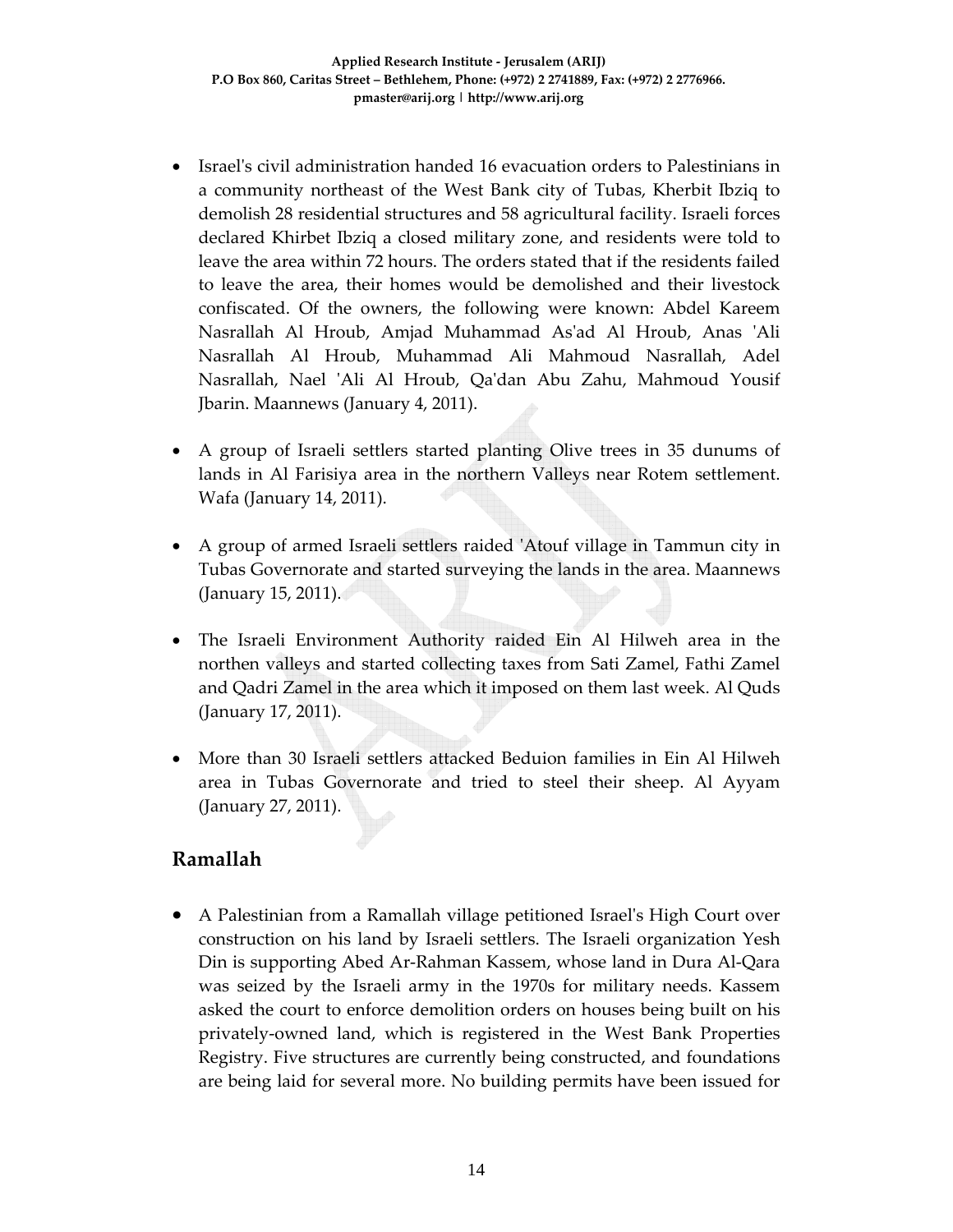the work, and stop‐work orders have been ignored. Maannews (January 3, 2011).

## **Tulkarem**

- The Israeli Civil Administration delivered residents of Nazlet Issa north of Tulkarem city orders to halt the construction at 7 Palestinian houses in the village under the pretext of lacking building permits, due to their location in area C, which falls udner the fall Israeli control. The affected owners are Abdel Rahim Yousif Shawareb, Abdel 7akim Yousif Shawreb, Muhammad Ahmad Sadeq 'Alloush, Fadel Yousif 'Alloush, Mahmoud 'Izzat Hussein, Abdel Halim ʹAli Shihada, and Iyad Abdel Latif Asʹad who owns a barracks and a carpentary store inside the western Segegation Zone. Maannews (January 15, 2011).
- Israeli occupation forces closed Kherbit Jubara Gate (Gate no. 753) and Nazlet Issa gate in Tulkarem Governorate and hindered Palestinian farmers of the two aformentioned villages from accessing their lands through the gates. Al Ayyam (January 21, 2011).
- The Israeli Occupation Forces raided a number of Palestinian houses in Kherbit Jubara in Tulkarem Governorate and carried out an intensive house search after forcing all esidents to leave the houses under the threat of weapons. Among house owners, the following were known: Theib Abdullah Abu Safiyeh, Thiab Abdullah Abu Safiyeh, and Abdullah Abdullah Abu Safiyeh. Wafa (January 31, 2011).

## **Jericho**

- The Israeli Civil Administration served residents of Al Zayed clan north of An Nuweima village 17 military orders to demolish a Mosque, animal barns, tents and electric poles. Of the owners, the following were known: Nader Tareef, Ashraf Az Zayed, Muhamamd ʹAli Al Zayed, Ahmad Daoud Al Zayed, Salameh ʹAli Al Zayed, Zayed Suleiman Al Zayed, Suleiman Salameh, Taleb Daoud Zayed, Yousif Al Zayed, Nayef Daoud Al Zayed, 'Ata Al Zayed, Su'oud, Hussein and Leman Al Zayed. Maannews (January 2, 2011).
- The Israeli Occupation Authorities served residents of Al Jiftlik village north of Jericho city 8 military orders to demolish 5 houses, 2 residential tin shacks, two sheep barns, two agricultural barracks and two stores in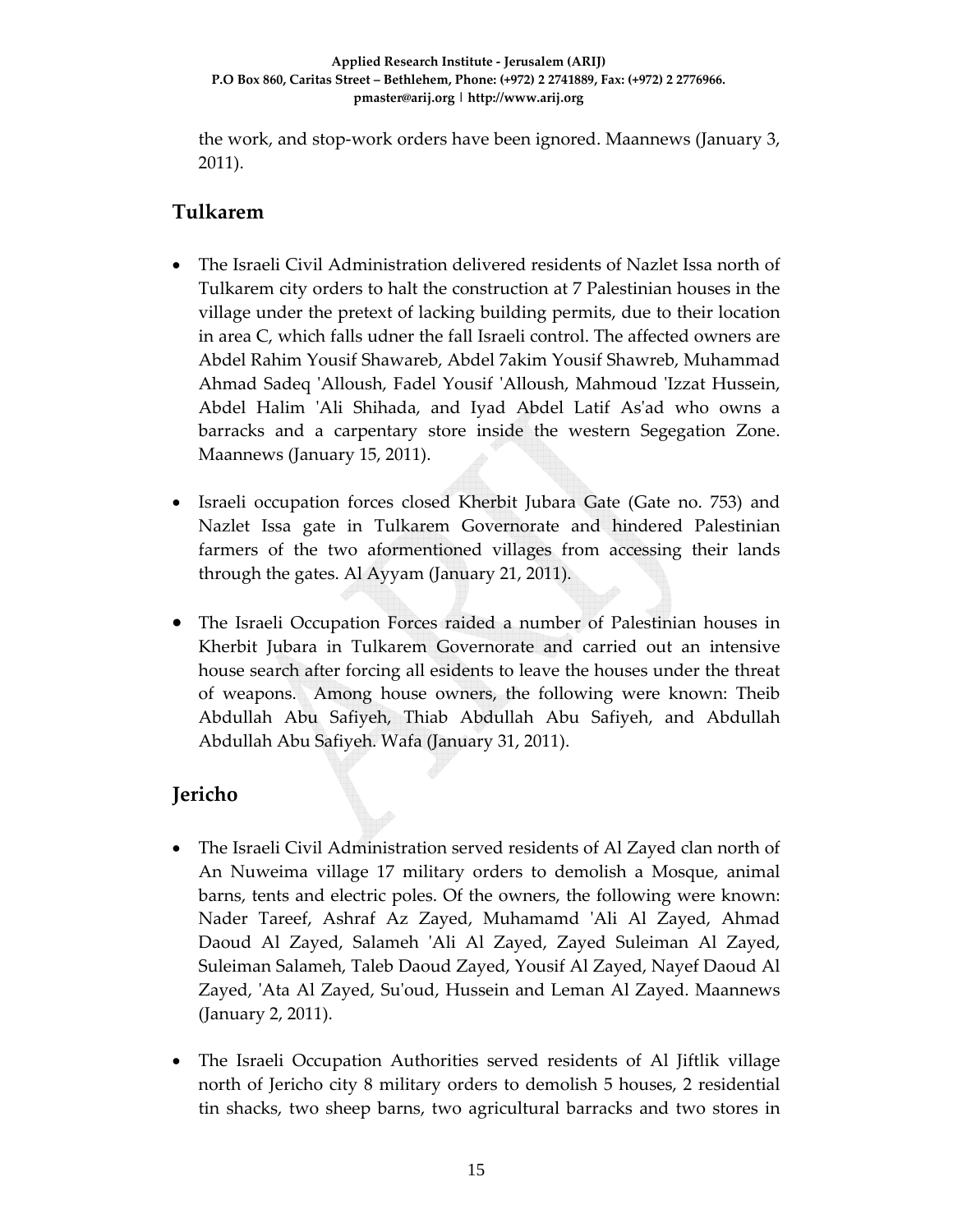the area. The affected owners are: Ahmad Khaled Mahmmoud Abu Juda, Mit'ib Abdil Aziz A'tawneh, Muhammad Sliman Abid Abu Saʹdeh Kifaya Lubad Sarryes Abu Rizeq, Hussein Abdallah Bani Odeh, Ibrahim Mbarak Yousef Bsharat, Sliman Tawfeeq Imar Daraghmeh and Fathi Abdallah Ahmad Tayem Ajouri. The orders were delivered under the pretext of unlicensed building. Wafa (January 12, 2011).

#### **Others**

- The 2011-2012 budget, approved by the Israeli Knesset, allocates NIS 2 billion to settlements, their services and security, and hundreds of millions of shekels more hidden among the different clauses of the bill. According to the budget, 200 housing units will be marketed in Maʹaleh Adumim next year, with NIS 58 million allocated to the city's development in 2011 and NIS 31 million in 2012. In 2011, 500 housing units will be marketed in the Har Homa neighborhood beyond the Green Line in Jerusalem; NIS 238 million will be spent on its development over the next two years. The budget also indicates the settlement division of the World Zionist Organization supports at least 16 illegal outposts: The treasury also allocated NIS 180 million to Route 20, a road set to link Jerusalem's Pisgat Ze'ev neighborhood to Route 45, toward Modi'in and Tel Aviv. Some NIS 225 million was allocated to repairing the road between the Adumim plain and the Good Samaritan junction, and Pisgat Ze'ev and the Zeitim intersection. Security expenses for settlers living in Palestinian neighborhoods in East Jerusalem went up in the new budget, reaching NIS 3,160 per settler. This represents a rise of 40 percent in the settler security budget, from NIS 54.5 million in 2010 to NIS 146 million in 2011 and 2012. Haaretz (January 1, 2011).
- Israel extended for six months a ban preventing Palestinians married to Israelis immigrating to the state. The Israeli ministerial committee for security affairs decided to extend for six months a text on family unification, which expired December 31, 2010. That extension until June 30 denies Palestinians the right to acquire Israeli citizenship or resident status through marriage. Maannews (January 3, 2011).
- Israel's foreign minister Avigdor Lieberman confirmed that he has drawn up a plan for the creation of an interim Palestinian state with temporary borders in the absence of a full peace agreement. Lieberman argued that an interim arrangement was the only option, saying the Palestinians have turned down previous Israeli offers and no agreement is possible at present. "There is no other way. We must go back to an interim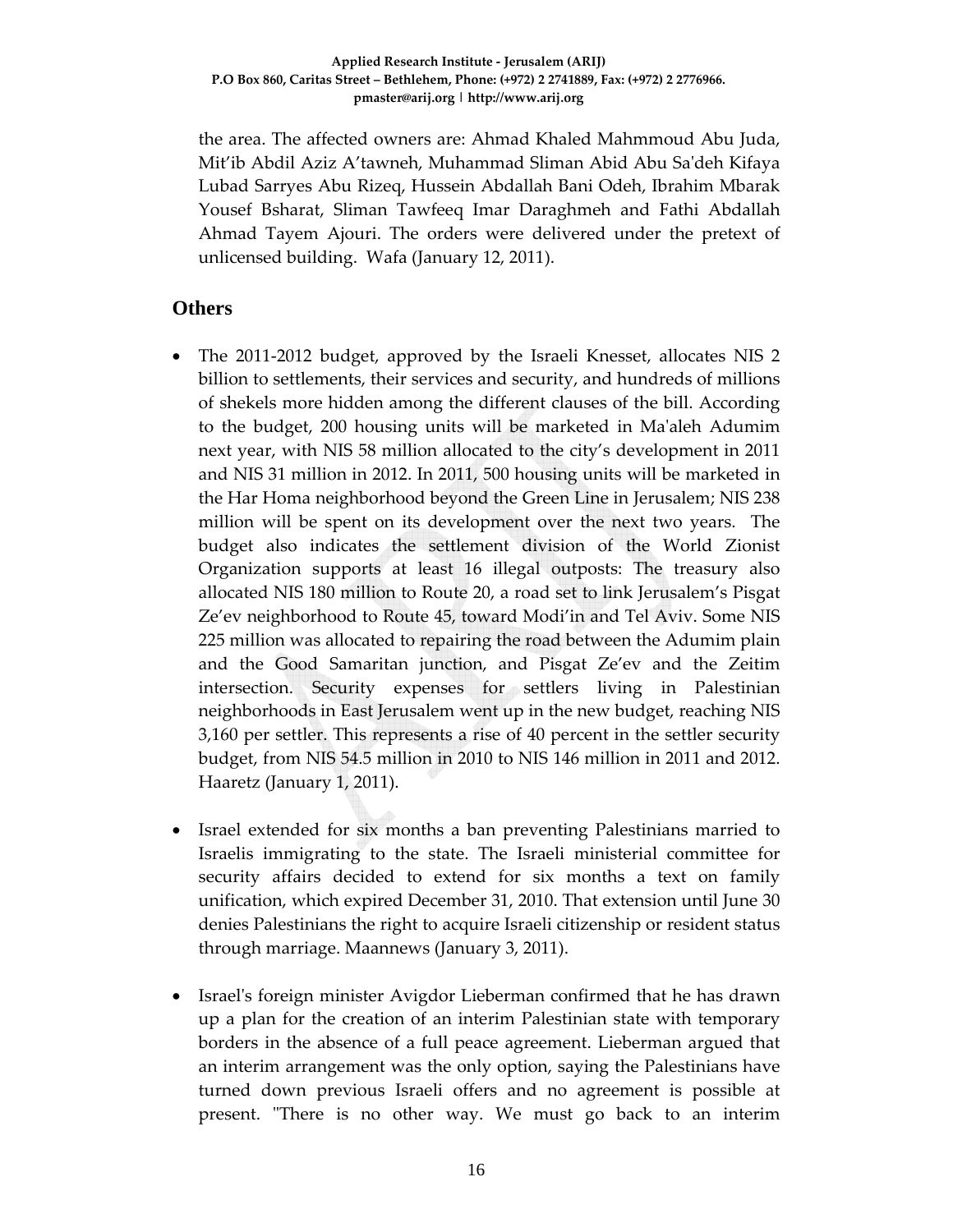#### **Applied Research Institute ‐ Jerusalem (ARIJ) P.O Box 860, Caritas Street – Bethlehem, Phone: (+972) 2 2741889, Fax: (+972) 2 2776966. pmaster@arij.org | http://www.arij.org**

agreement," he told Israel Radio, adding, "The plan is ready." Al Quds (January 24, 2011).

• The number of Palestinian residences demolished by Israel's Civil Administration in the part of the West Bank under full Israeli control tripled last year compared to 2009. The increase in Area C demolitions is attributed to the increased pressure applied over the last two years by both settlers and a new organization, Regavim which sees its aim as preserving state lands in the West Bank. In 2010, the Civil Administration destroyed 86 residences in Area C, including tents and shacks that compares to only 28 in 2009. As a result, 472 Palestinians, including 223 minors, lost their homes last year, up from 217 (including 60 minors) in 2009. BʹTselem (January 26, 2011).

| Governorate                                                                                                                                                                                                                                                                                                                                         | Confiscated<br>Dunums)<br>Land | Threatened of<br>Confiscation<br>(bunums)<br>Lands | Trees/Burnt<br>Uprooted<br>trees | Demolished<br>Houses | threatened of<br>Demolition<br>Houses |
|-----------------------------------------------------------------------------------------------------------------------------------------------------------------------------------------------------------------------------------------------------------------------------------------------------------------------------------------------------|--------------------------------|----------------------------------------------------|----------------------------------|----------------------|---------------------------------------|
| Bethlehem                                                                                                                                                                                                                                                                                                                                           | 5                              | $\bf{0}$                                           | 20                               | $\bf{0}$             | $\boldsymbol{6}$                      |
| Jerusalem                                                                                                                                                                                                                                                                                                                                           | 35                             | $\boldsymbol{0}$                                   | $\bf{0}$                         | 7                    | $\overline{2}$                        |
| Jenin                                                                                                                                                                                                                                                                                                                                               | $\bf{0}$                       | $\bf{0}$                                           | $\bf{0}$                         | $\bf{0}$             | $\pmb{0}$                             |
| Tulkarm                                                                                                                                                                                                                                                                                                                                             | $\bf{0}$                       | $\bf{0}$                                           | $\bf{0}$                         | $\bf{0}$             | $\overline{7}$                        |
| Ramallah                                                                                                                                                                                                                                                                                                                                            | $\bf{0}$                       | $\bf{0}$                                           | $\bf{0}$                         | $\bf{0}$             | $\bf{0}$                              |
| Nablus                                                                                                                                                                                                                                                                                                                                              | 90                             | $\bf{0}$                                           | 100                              | $\bf{0}$             | $\overline{\mathbf{4}}$               |
| Salfit                                                                                                                                                                                                                                                                                                                                              | $\bf{0}$                       | $\bf{0}$                                           | $\bf{0}$                         | $\bf{0}$             | $\bf{0}$                              |
| Jericho                                                                                                                                                                                                                                                                                                                                             | $\bf{0}$                       | $\bf{0}$                                           | $\bf{0}$                         | $\bf{0}$             | 19                                    |
| Gaza                                                                                                                                                                                                                                                                                                                                                | $\bf{0}$                       | $\bf{0}$                                           | $\bf{0}$                         | $\bf{0}$             | $\bf{0}$                              |
| Qalqilyah                                                                                                                                                                                                                                                                                                                                           | $\bf{0}$                       | $\bf{0}$                                           | $\bf{0}$                         | $\overline{2}$       | $\bf{0}$                              |
| Hebron                                                                                                                                                                                                                                                                                                                                              | 278.58                         | $\bf{0}$                                           | $\bf{0}$                         | 6                    | 16                                    |
| Tubas                                                                                                                                                                                                                                                                                                                                               | 35                             | $\bf{0}$                                           | $\bf{0}$                         | $\bf{0}$             | 28                                    |
| <b>Total</b>                                                                                                                                                                                                                                                                                                                                        | 443.58                         | $\bf{0}$                                           | 120                              | 15                   | 82                                    |
| The Monthly overview report gives a list of the Israeli Violations in the Occupied<br>Palestinian Territory which are based on reports provided by field workers and \or by<br>one or more of the following news sources: Al-Ayyam daily newspaper, Al-Quds daily<br>newspaper, Haaretz Daily Newspaper, Israel National News, The Jerusalem Post - |                                |                                                    |                                  |                      |                                       |

## **Monthly Violations Statistics – January 2011**